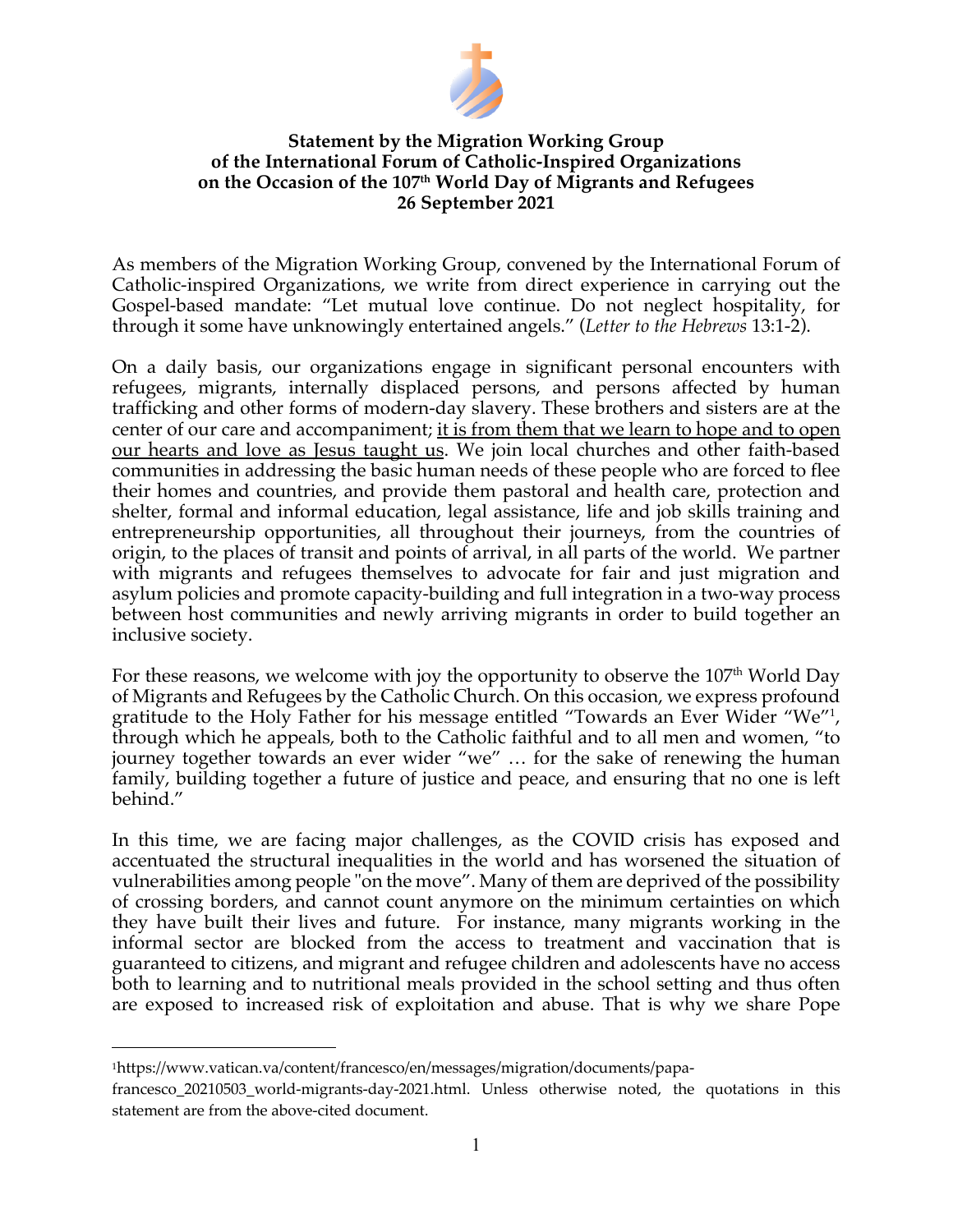Francis' heartfelt concern that "Once this health crisis [COVID-19] passes, our worst response would be to plunge even more deeply into feverish consumerism and new forms of egotistic self-preservation," and we pray with him that "… after all this, we will think no longer in terms of *them* and *those* but only *us*."2 Our daily encounters with migrating people confirm the Holy Father's observation that the highest price ["…of myopic forms of nationalism and radical individualism",3 *]* is being paid by those who most easily become viewed as *others:* foreigners, migrants, the marginalized, those living on the existential peripheries."

We are deeply saddened by the walls erected along national borders to push back desperate migrants and refugees seeking safety, security, and an opportunity to recover their God-given human dignity. A recent study reported of 63 walls and physical barriers built in today's world to protect internal borders or within occupied territories. <sup>4</sup> There are hundreds more if we consider the many countries which have militarized their borders through deployment of troops, ships, airplanes, drones and digital surveillance. Regional agreements to externalize border control management have built further barriers to prevent migrants and asylum seekers from reaching safety. Therefore, it is crucial to advocate for safe, orderly and regular migration pathways and full conformity of States' laws and policies with the principle of *non-refoulement*. Even our own humanitarian, pastoral, and advocacy actions are sometimes put at grave risk by punitive policies of national governments and local authorities.

In some of our local communities of faith reactions of fear, discrimination, and rejection have deprived migrants and refugees from experiencing the maternal face of the Church. There is a need for deep conversion of hearts and a culture of encounter so that people "on the move" are placed at the center of community life, and their unique dignity, stories and cultural and spiritual gifts are respected and valued. Rejecting attempts to build walls and barriers between "us and them", The Holy Father invites all of us to feel part of a single Church, a single home, a single family. He has urged us similarly on other occasions, by making us aware that "[..] we do not live in an era of change, but rather in a change of era … Our times call for us to live the problems as challenges, not as obstacles: The Lord is active and at work in the world … Wherever you are do not ever build walls or borders, but piazzas and field hospitals."5

In such a crucial time of pandemic and recovery planning, we therefore jointly commit our respective organizations pledge to urge governments, the international community and the private sector to ensure that vaccines, as well as diagnostic and therapeutic resources, tools, are equitably shared with everyone, including the poorest populations, the most vulnerable people – for instance migrants, refugees, asylum seekers and internally displaced people. Ensuring that all migrants, including those undocumented and in transit, are not left behind in the COVID-19 vaccination campaigns and have access

<sup>2</sup> Pope Francis, Encyclical Letter *Fratelli tutti* (3 October 2020), #35.

<sup>3</sup> *Idem,* #11 and 105.

<sup>4</sup> Report no 46 on "A Walled World Towards a Global Apartheid" of the Center Delàs d'Estudis por la Pau, Barcelona, November 2020.

<sup>5</sup> Pope Francis, *Speech to the Fifth National Convention of the Church in Italy*, Florence, November 10, 2015.